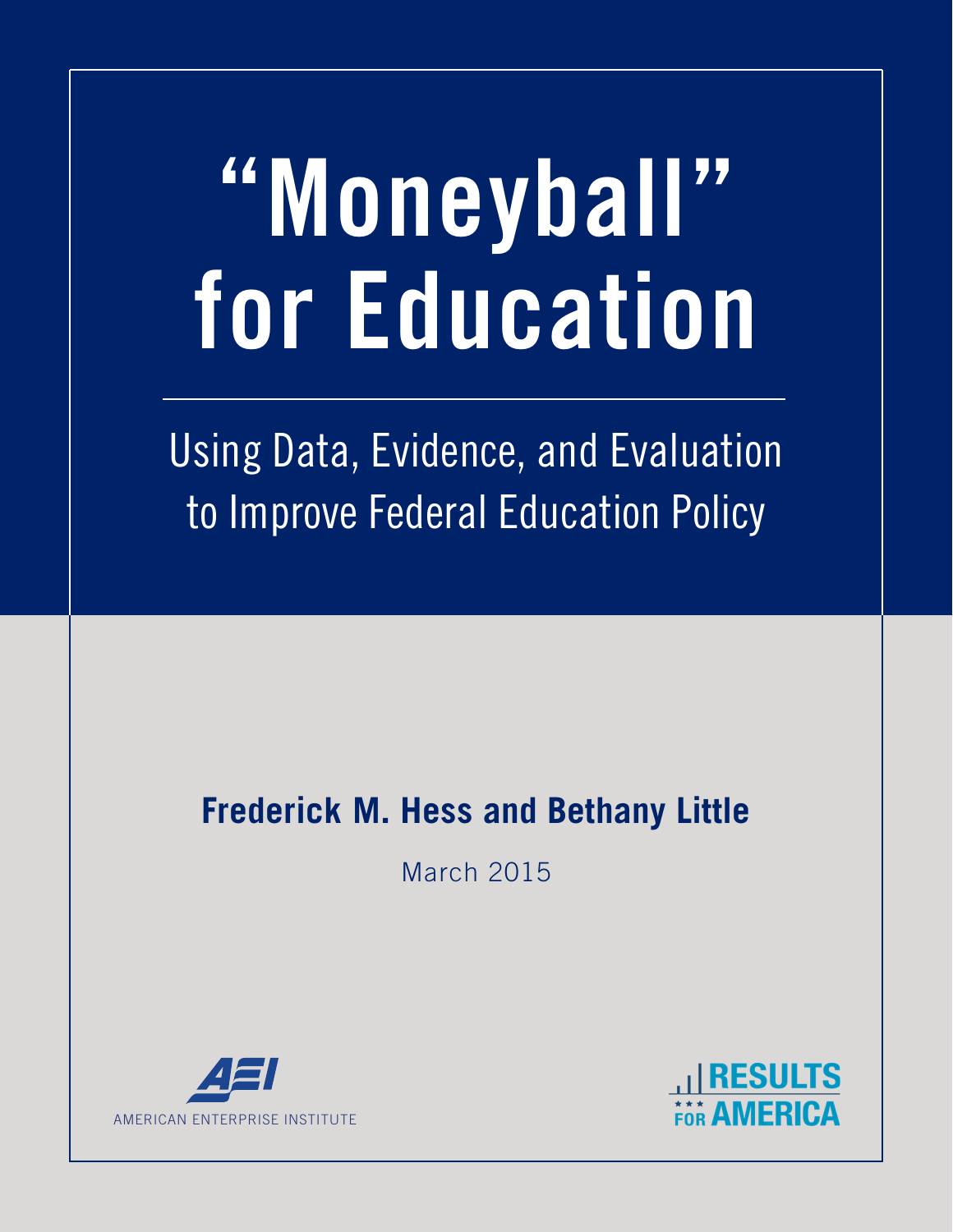# **"Moneyball" for Education: Using Data, Evidence, and Evaluation to Improve Federal Education Policy**

**Frederick M. Hess and Bethany Little**

More than a decade ago, Michael Lewis penned<br>the influential book *Moneyball*. An examination of how Oakland Athletics General Manager Billy Beane used data to make his franchise competitive with wealthier baseball teams, the book struck a chord. Beane's strategy of making decisions based on data had a powerful and positive impact on the performance of the Oakland A's, and people quickly saw that this practice could and should be more widely applied.

Most policymakers support the idea of using good data and evidence to make federal spending smarter especially when it comes to investments in America's children. The trick is determining just what good data and smarter spending actually mean, and to make sure people use them and don't just talk about them. That is where so many pleasant points of abstract agreement can break down in practice.

This paper suggests ways to revamp federal education policies and programs to help lawmakers spend public funds more effectively and efficiently to improve student outcomes. The aim is to identify a set of proposals that have some bipartisan appeal and can make a practical difference. This effort was informed by thinking from a select group of seasoned experts from the left and right who have much experience with federal education policy. Given strong-principled disagreements about the nature of the federal role in education, three caveats are vital.

Frederick M. Hess (RHess@aei.org) is director of education policy studies at the AEI, and Bethany Little (bethany.little@ educationcounsel.com) is a consultant to Results for America and a principal at EducationCounsel who has served as chief education counsel to the chairman of the US Senate Health, Education, Labor and Pensions Committee and on former President Bill Clinton's White House Domestic Policy Council.

First, this exercise assumes that the recommendations will be revenue neutral. This is not meant to suggest that these recommendations do not carry a cost, but rather that where there is a cost, we assume that the requisite funds would be found within the existing education budget by shifting funds as necessary. Thus, the focus is on how money is spent, not whether federal spending should be increased or decreased. While we have our own biases as to how much Uncle Sam should spend, we agree that—whatever the level of spending—it is possible and necessary to spend existing funds more effectively, and it is possible and necessary to find common ground on this count.

Second, this exercise does not assume that the federal government should dictate to states or localities exactly how to spend their funds. Some advocates think it beneficial for the US Department of Education to play an assertive role in determining how states, schools, and colleges educate students. That is a discussion for other venues. Here, our premise is that the federal government has a key role to play in promoting the use of data, evidence, and evaluation in education because these are, in important ways, classic public goods.

These are activities for which it can be difficult for an individual school, system, or state to marshal substantial resources, and that yield benefits that flow to all takers—whether they helped foot the bill or not. These kinds of activities are consistent with a limited federal role and the distinctive responsibilities of the federal government. The feds can also enable and support state officials and local educators to make informed decisions about effective programs and practices. This paper explores some ways the federal government can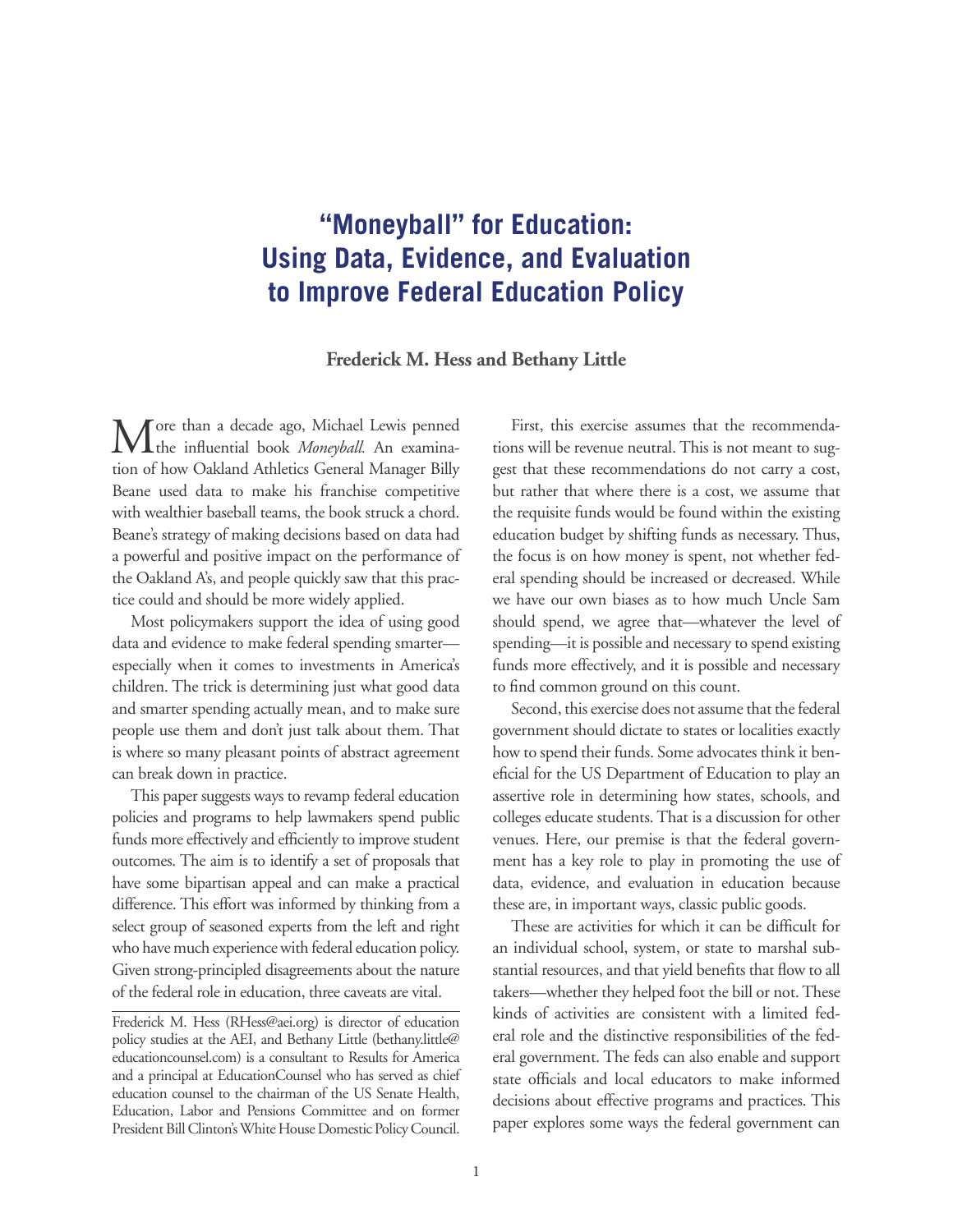and should apply "moneyball" principles to its own decision making to make federal programs more effective and efficient.

Third, moneyball strategies are not imagined to suggest that we should only value what can currently be measured, or paint everything as either "working" or "not working." Context and implementation often belie that simple construction. It does, however, mean that we should

- Collect better, more useful data and build evidence about how well programs and policies work;
- Use evidence to improve practice and inform policies; and
- Shift funds toward those things that deliver more promising results.

Even with these caveats, however, promoting more use of data, evidence, and evaluation to do better for students is too important to pass up. Moneyball could also present a bipartisan pathway forward at a time when much of education policy seems to be increasingly stuck in fruitless debate.

# **Ten Tenets to Guide Policy**

Through our discussions with seasoned experts, we derived a number of key ideas that can yield better use of data, evidence, and evaluation to improve student outcomes. We'll briefly describe them here.

**1. Clarify the Outcomes**. Linking outcomes to funding requires clarity about expected outcomes. Lawmakers should adopt the habit of prefacing legislative proposals with a statement that explicitly sets out the intended outcomes. This would make it easier for executive agencies to link their funding habits to the willingness of grantees to track their progress in reliable and valid ways. Such an exercise could inform program management and future decisions about appropriations and authorizations for the program in question.

**2. Ensure that Measurement Is Credible**. It is not clear that we know all the right measures of program effectiveness or that there are parties universally trusted to generate accurate and, thus, authoritative measurements. Therefore, who should do the measuring, and how should they should do it? Relying on referees whose impartiality is suspect quickly undermines any discussion of metrics. There is a need for honest brokers who are widely trusted to collect and report data and oversee credible evaluations.

*The trick to making federal education spending smarter is determining just what good data and smarter spending actually mean.*

- **3. Recognize the Limits of Measurement**. Currently, many important educational outcomes cannot be easily or effectively measured. While we want students to improve their reading and math achievement, graduate from high school, and earn a solid paycheck after completing their postsecondary education, we also want them to learn to be creative, responsible, and self-reliant thinkers and citizens. A focus on performance outcomes ought not mean looking only at those things that can be readily measured. When outcomes cannot be clearly specified or measured, policymakers should resist the temptation to reflexively use only available measures (such as reading and math scores) as simple proxies. Instead, they should encourage the creation of a variety of measures, building knowledge and evidence about student outcomes. This will require flexibility to try a variety of things, allowing for failure, and studying various efforts.
- **4. Avoid Overly Broad Judgments of What Works**. The complexity of federal programs means that it is often difficult to determine what works, especially when assessing a complicated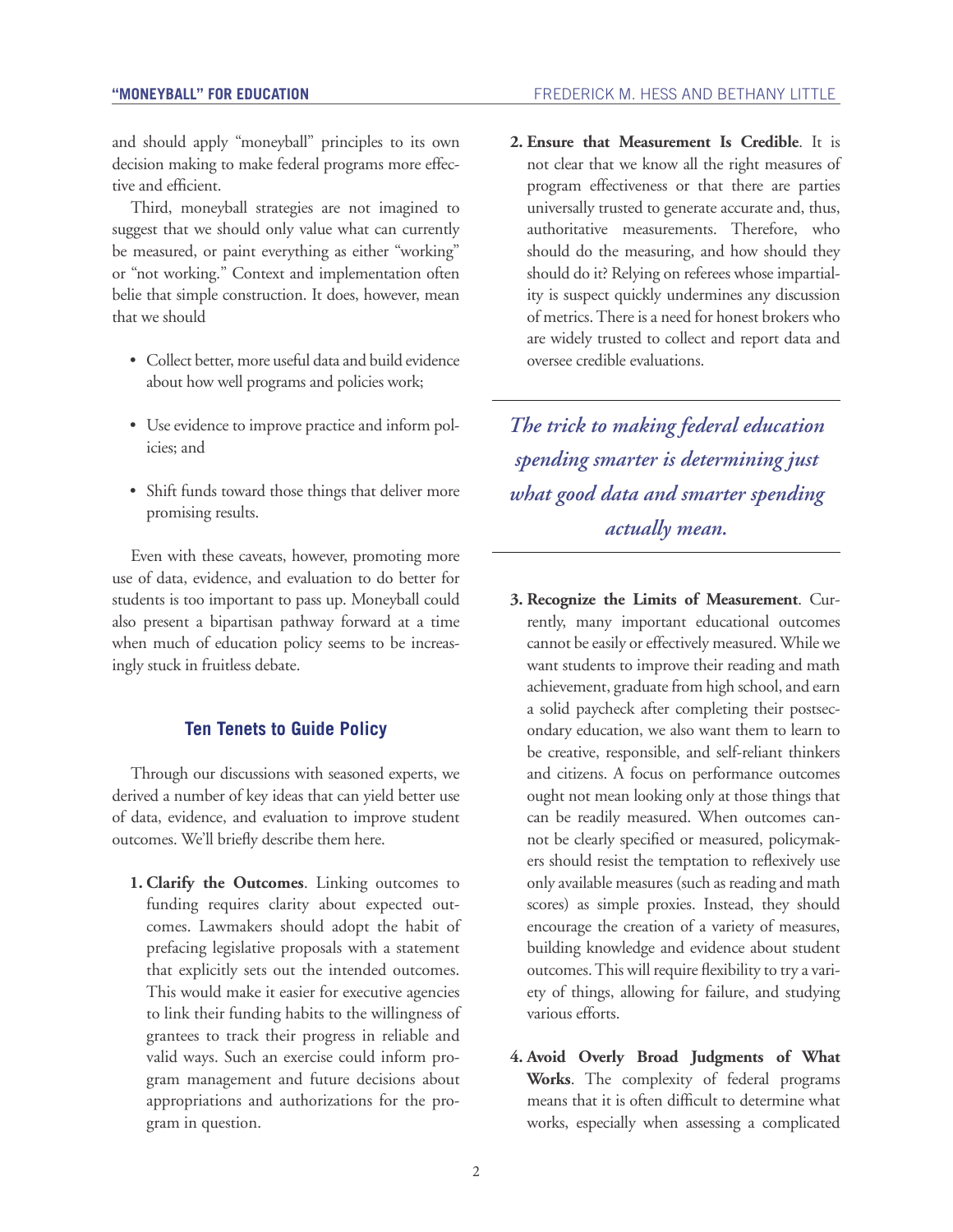law or funding stream with many moving parts. For instance, in the case of No Child Left Behind (NCLB) or even Title I of the Elementary and Secondary Education Act (ESEA), determining whether a statute or funding stream improved schools requires evaluators to conflate an extraordinary morass of interventions and local context and then determine which outcomes are the right ones to measure.

The reality is that it will be hard for anyone to ever say that NCLB or Title I did or did not work. Put simply, when discussing what works in education, there is a tendency to confuse discrete interventions with programs or funding streams. For instance, carefully tailored turnaround interventions may be cost effective and beneficial when carefully implemented in specific schools. Yet, the impact of a broad funding allocation for the School Improvement Grant program may prove much more uncertain.

*When discussing what works in education, there is a tendency to confuse discrete interventions with programs or funding streams.*

**5. Distinguish between Usefulness to Educators and Usefulness to Federal Officials**. It is important to distinguish between evaluating individual interventions or grantees and the more uncertain urge to evaluate whole programs. Evaluating interventions and grantees can help state leaders and local educators make better decisions, but this will be of more limited value to federal officials trying to decide whether to continue an entire program or to increase or decrease program funding. At the same time, examinations of intervention efficacy may help inform federal decisions regarding desirable changes in program design or whether to direct funds away from some grantees or interventions and toward others.

- **6. Scale Based on Evidence**. Many federal education programs scale up with little or no evidence of effectiveness. While these decisions are frequently political (for example, when creating programs big enough to touch most congressional districts), they may not be the best strategy for investing taxpayer funds. Programs should be expanded more intentionally, in proportion to evidence that they are having a beneficial impact. Because programs have grown without such evidence, it is worth seeking ways to encourage use of evidence in large-formula funding streams (such as Title I or Title II).
- **7. Encourage Cost-Benefit Analysis**. When evaluating program success, it is not just the results that matter, but also the cost of producing them. If a program produces results that are 50 percent better than an alternative program but costs 100 percent more, it can be deemed successful but still represent a bad investment in cost-benefit-analysis terms. One limitation of accountability in education today is that outcome measures are rarely linked to the cost of producing those outcomes. A simple starting place is to make more precise and transparent cost accounting a condition of federal aid. Pairing those cost data with outcome data would make it possible to start examining how cost effective some programs are in producing selected outcomes, and what that means for their scalability.
- **8. Build Demand for Evidence of Effectiveness**. Given competing demands and limited capacity, today's schools and systems are not always avid consumers of evidence or data. As a result, it is rarely clear that schools and systems are selecting programs or products based on determinations of cost effectiveness or quality. Instead, many decisions are driven by routine, inertia, marketing, or personal relationships. Incentives that encourage the use of evidence may be one way to improve demand in this area. Surely, creating a better supply of evidence would also stimulate demand, including better and more useable evidence and tools that can help schools and systems become smarter consumers.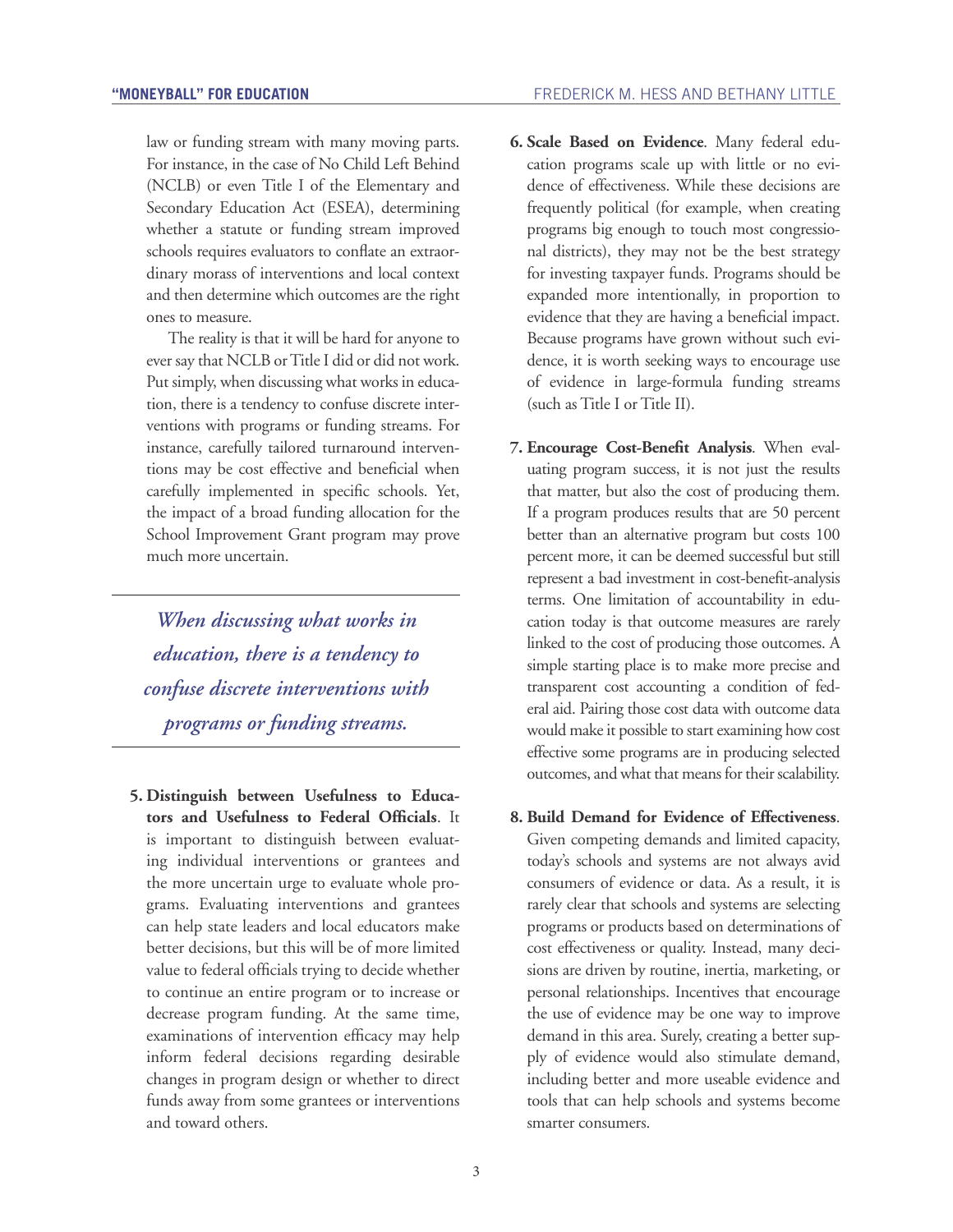**9. Link Federal Funding to Promoting Data, Evidence, and Evaluation**. Given the need for more precise metrics on program dynamics, outcomes, and costs—and the difficulty in determining whether large federal programs work—there is a strong case for basing federal funding on the more modest goal of encouraging the collection, reporting, and use of data that can, in turn, drive better decision making. This could entail crafting programs that place more emphasis on grantees being willing and able to produce evidence that supports research and improvement.

It could also imply a broader obligation for those receiving federal funds to spend them on evidence-based activities while also contributing to evidence and research. Or, it could result in the release of some data sets generated by grantees to be used by other grantees or researchers, akin to a process carried out by the National Institutes of Health (NIH). Most obviously, this would ensure that at least some portion of each federal program be used to advance the evaluation and research needed to make that program more effective.

**10. Remove Barriers that Stifle Moneyball Strategies**. One potentially powerful way to help states and districts spend their current funds more effectively is to take a hard look at existing rules and regulations (such as "supplement not supplant" or "time and effort reporting") that may serve to dissuade districts from shifting funds toward more effective or evidence-based practices. It is possible to envision a shift in which states, districts, or schools are given a way to obtain more flexibility in return for increased transparency or demonstrated results. An example of this approach is the Performance Partnership Pilots program (see the Performance Partnership Pilots textbox).

# **Policy Recommendations: An Appropriate and Disciplined Federal Role**

There are at least a few instances where it is clear that federal policymakers can find some common ground in promoting moneyball practices in education policy. At a high level of abstraction, it is easy to agree on the value of better measuring the impact of federal spending and ensuring that those funds are spent in more cost-effective ways. The challenge is in the fine print. Here, we offer some concrete recommendations that may help on this score.

**1. Develop Solid, Trusted Metrics to Improve Federal Programs**. In any field, there is a natural tendency to measure what is convenient. An ongoing challenge in education is the paucity of outcomes that are routinely measured. Aside from reading scores, math scores, and completion (graduation) rates, the cupboard is fairly bare. In baseball, moneyball required that enormous energy be devoted to developing a wealth of new, more granular metrics that offered a much richer portrayal of the game. The challenge was not to make more aggressive use of old measures but to develop more precise ones. Current practice is particularly problematic for programs that are not necessarily designed to boost reading or math scores. There is a need for richer, more robust, and more regularly used metrics.

The Institute of Education Sciences (both an independent entity and an agency of the Department of Education) ought to develop an array of leading indicators that track performance, offer insight into practices, and help predict or lead to improved student outcomes. These indicators would serve as a readily available toolbox of metrics.

States, school systems, and other actors would be empowered to select the most useful metrics and to ensure that measurements are collected in comparable ways, helping build knowledge for the future rather than merely ensuring compliance in the present. Finally, a portion of federal research funds should be used to fund this work. Given that many state, district, and school leaders already feel data rich but knowledge poor, the work should focus on essential, easily understood metrics and on the field's capacity to use them.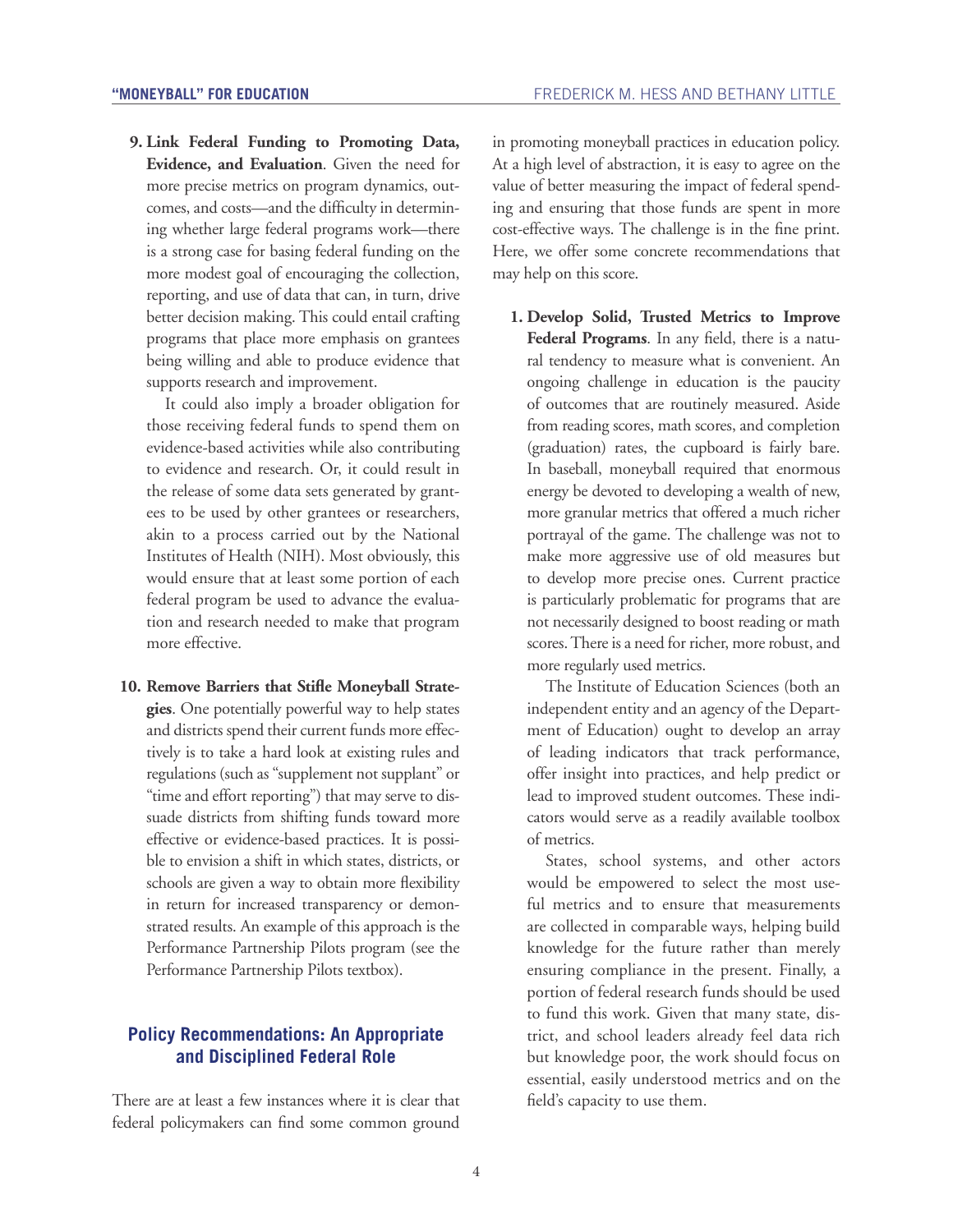# **Collaborating to Develop Improved Metrics**

Over the past two years, the White House has partnered with the William and Flora Hewlett Foundation to host a series of meetings for researchers, policymakers, and funders to explore how best to assess the hard-to-measure 21st-century competencies required for success in college, career, and civic and everyday life. These include interpersonal competencies such as oral communication and collaboration, and intrapersonal competencies such as learning to learn and cultivating an academic mindset. Strategic, sustained investments in research and development are needed to overcome technical, implementation, political, and public-acceptance challenges. The participating stakeholders are identifying short- and long-term initiatives to strengthen existing approaches and develop and validate new approaches to measuring these deeper learning competencies.

Therefore, we recommend that

- The Institute for Education Sciences (IES) redirect a portion of existing research and development funds to help identify a broad set of indicators that lead to improved student outcomes, and refine them over time;
- The Department of Education provide these indicators to state and local recipients of federal funds as options for data collection; and
- The National Center on Education Statistics, as part of its annual data collection, collect data on a range of these indicators from a sample of states and school districts, and make the results public.
- **2. Devote a Portion of Funds to Evaluating Programs and to Building States' and Local Decision Makers' Capacity to Learn What Works.** Local officials and educators have limited time and money to assess the efficacy of various

interventions, and even less capacity to judge the component parts of a given intervention. The Regional Education Laboratories and Comprehensive Centers have long been charged with helping on this score, with sometimes mixed reviews.<sup>1</sup> Part of the challenge has been the limited number of evaluations and limited attention to granular measures of implementation and success. Much more investment is crucial if federal education programs are to have a bigger impact in the future.

To jump-start this inquiry, a share of program funding should be set aside for high-quality evaluation and research. This investment would help the federal government get its own house in order by providing information on the success of various grantees and interventions. It would also provide evidence that educators and policymakers could rely on to inform their own decision making, and it could inform policymakers' decisions to improve the programs overall. To have the desired effect, the results of this research and evaluation should be widely disseminated, transparent, public, and useful to various stakeholders.

The Department of Education could require grantees receiving federal dollars for selected activities to explain how they expect to evaluate or learn from their interventions and use this information to improve over time. Structured appropriately, this could provide for more effective interaction between federally funded research entities and educators. Care would need to be taken to ensure that this would not create new paperwork demands; rather, the goal would be to foster transparency and use of data for continuous improvement.

Many educators have begun to engage in "improvement science," using data to improve their practice. These efforts benefit from hubs (such as those supported by the Carnegie Foundation for the Advancement of Teaching) that coach educators in clarifying problems, selecting appropriate interventions, collecting and analyzing data, and making the appropriate adjustments. Redirecting some federal funds to support these hubs could both grow the group of educators tackling this work and increase the impact of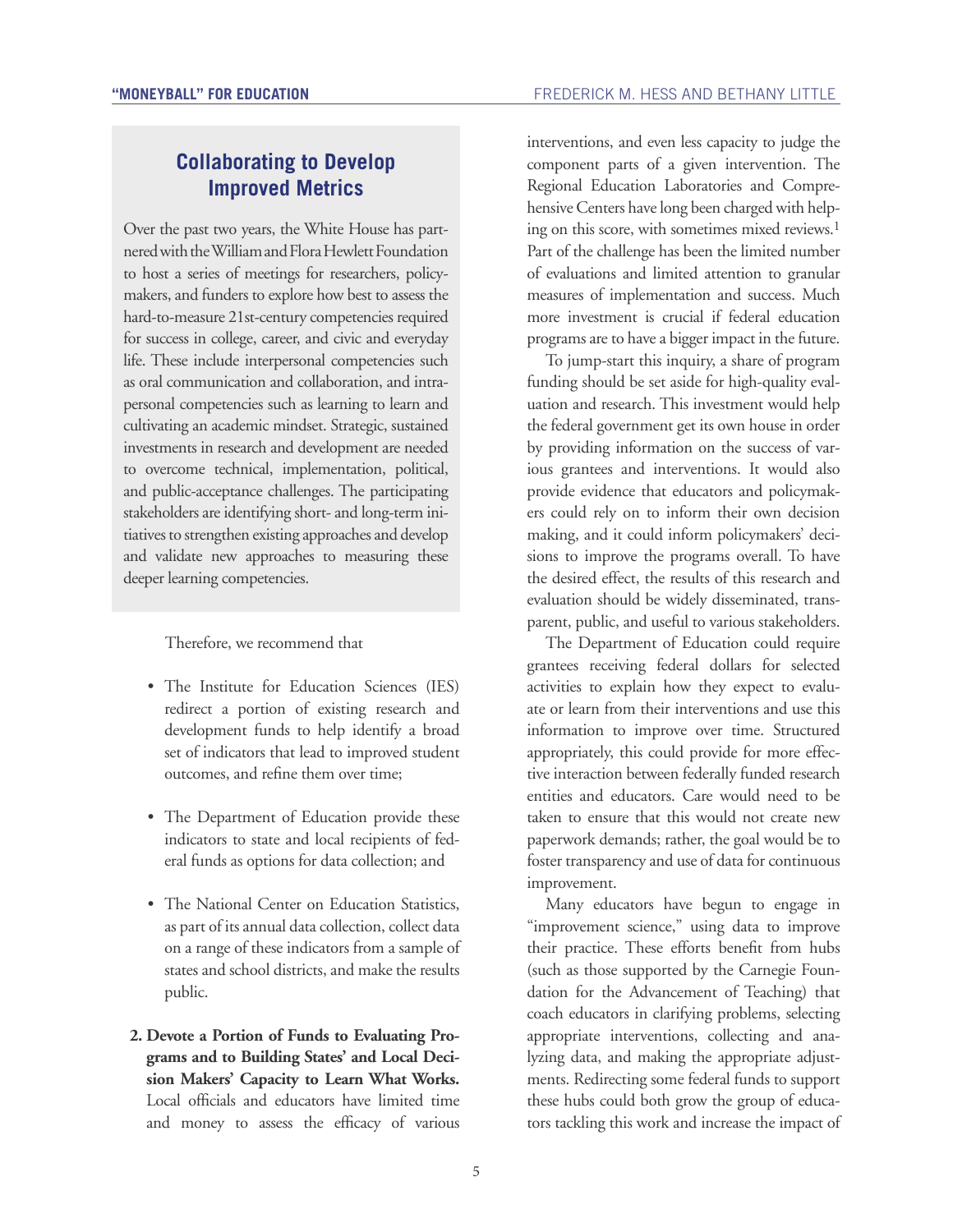# **Current Efforts to Improve Program Evaluation and Leverage Data**

In 2014 and 2015, Congress included a provision in its annual spending bills that would allow the Department of Education to reserve up to 0.5 percent of ESEA funds—except Title I and Title III funds, and those for programs that already have an evaluation provision for evaluating the effectiveness of federal education programs and the grantees and interventions that they fund. The fiscal year 2016 budget request goes one step further and seeks authority for the Department of Education to set aside evaluation funds for ESEA, higher education, student financial assistance, student aid administration, career and technical education, adult education, and rehabilitation services.

Congress has provided the Department of Labor similar authority to set aside 0.5 percent of funds for program evaluation. The US Agency for International Development's Evaluation Policy states: "On average, at least 3 percent of the program budget managed by an operating unit should be dedicated to external evaluation<sup>"1</sup>

The Carnegie Foundation for the Advancement of Teaching is a leader in bolstering grantees' ability to leverage data, evidence, and evaluation. For example, the members of Carnegie's Student Agency Improvement

their efforts. This kind of locally driven innovation and data utilization could be a powerful way to leverage limited federal support.

What educators and policymakers need, above all, is much more in the way of timely, digestible information about what works. The Department of Education should focus on making available a much broader array of evidence regarding existing practices and policies, including contextual information such as step-by-step guides, webinars, and materials showing how to apply evidence-based, cost-effective practices in school settings, some of which is underway. The What Works Clearinghouse is helpful to a point, identifying rigorous research studies that show the positive impact of some programs on student outcomes. But the department could

Community (SAIC) combine academic research and improvement science methods to help students build perseverance, especially in the face of rigorous academic challenges. The SAIC develops, implements, studies, and improves resources and strategies that cultivate students' academic mindsets, sense of belonging, and ability to apply concrete learning strategies.

The Carnegie Foundation serves as the central hub for this improvement community by providing analytics and network support and a common theoretical framework and measures. As data from the field tests come into the hub, researchers and practitioners collaboratively identify improvements, which the practitioners then cycle back into the field for further testing. The ongoing improvement efforts promise to yield outcomes far greater than what any of the individual members could accomplish on their own.

# **Note**

1. Results for America, "Investing in What Works Federal Index," May 2014, [http://results4america.org/policy-hub/](http://results4america.org/policy-hub/investing-works-federal-index-may-2014/) [investing-works-federal-index-may-2014/.](http://results4america.org/policy-hub/investing-works-federal-index-may-2014/)

> do better on this front by using its agents, such as the clearinghouse and the Regional Education Labs, to make evidence and research more usable. For example, the department could produce implementation studies that identify how to put programs into practice, and issue more user-friendly documents that are more readily used by practitioners.

Therefore, we recommend that

- The Department of Education set aside a small but significant percentage of all program funds for performing high-quality program evaluations, in partnership with IES;
- The department and IES do more to make public and widely disseminate the results of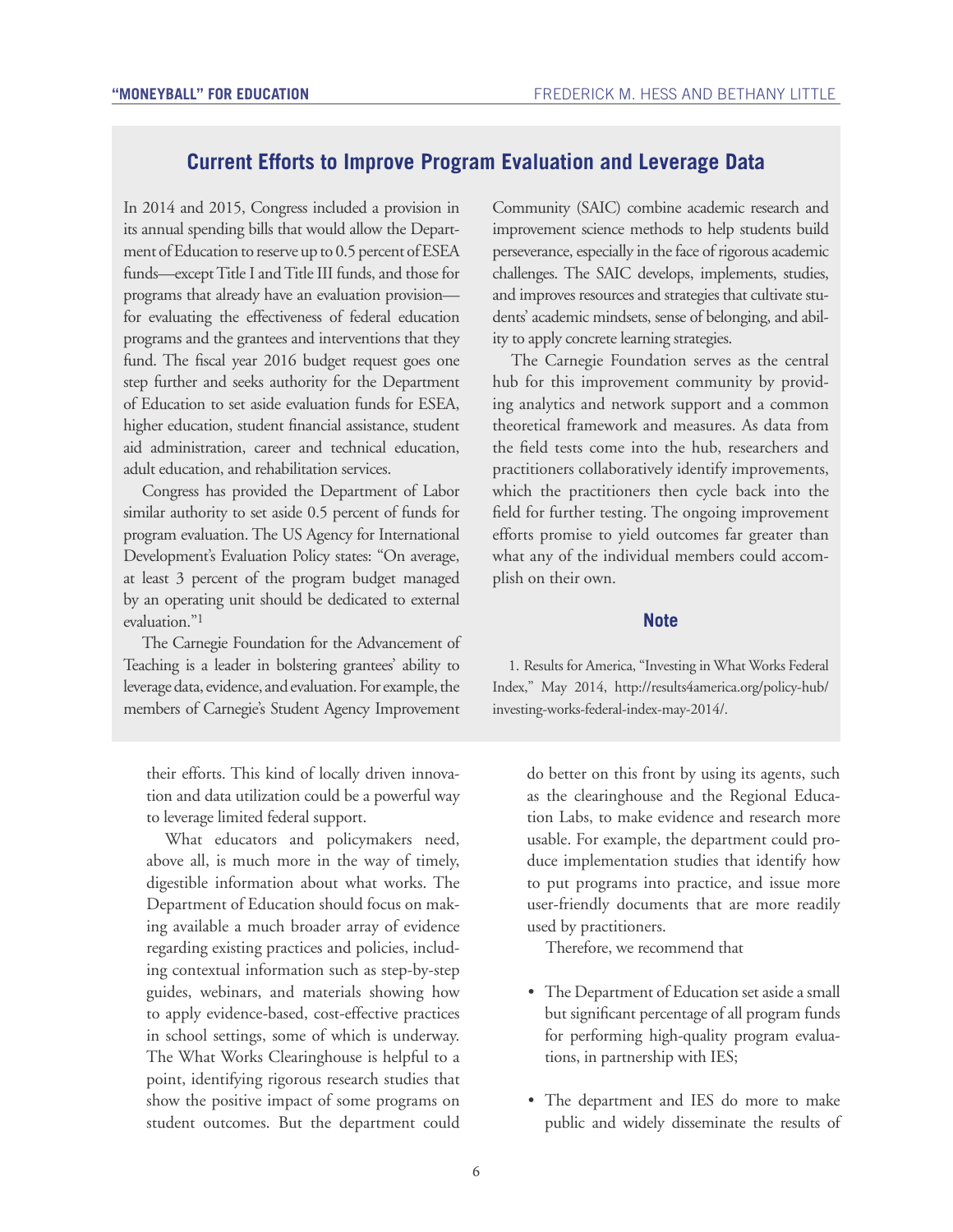evaluations in a format that is useful to educators and policymakers;

- The department require grantees participating in evaluations to explain how they will use the results for continuous improvement, as appropriate;
- The department and IES enhance their production of a broader set of evaluative information, including rapid-cycle evaluations, quick data collections, implementation guides, stepby-step practice guides, and webinars; and
- Congress identify other budget savings opportunities and appropriate \$150 million to support evidence-based innovation through hubs that can aid state and local entities that are testing promising ideas, help evaluate and improve them over time, and boost states' and school districts' capacity to engage in evidence-based improvement.
- **3. Ensure the Use of a Trusted Entity and Process in Program Evaluation**. Federal grant competitions or programs (such as Reading First or Race to the Top) have suffered due to the ad hoc and seemingly political nature of their execution. Congress can help by improving the independence of grant competitions and program evaluations, insulating reviewers from (real or perceived) political pressure and helping ensure that consistent and transparent evaluation procedures are applied in a valid, credible, and independent fashion.

When we consider the consistent challenges that have bedeviled high-profile educational efforts, it seems apparent that an independent, established application-review process—with clear mechanisms for determining reviewer qualifications, selecting reviewers, and assessing evidence—could help programs work as intended by Congress while helping allay concerns about inappropriate external influence. Any competitive grant should be required to operate through this infrastructure so that program administration and

# **The National Institutes of Health's Clear Norms and Established Grantmaking Process**

The NIH annually awards more than \$30 billion to promote research projects at universities, medical schools, and research institutions. More than 80 percent of NIH funding is awarded through competitive grants to more than 300,000 researchers at more than 2,500 universities, medical schools, and other research institutions worldwide. Roughly 10 percent of the NIH's budget supports projects conducted by scientists in the NIH's own laboratories. Despite the massive volume of funds distributed every year, the NIH's clear norms and established grantmaking process have allowed this to play out with broad credibility and few concerns about politicization. This is partly due to the grant process being clear, consistent, and publicly disclosed.

evaluation are undertaken with sufficient capacity, expertise, and objectivity to yield a data- and evidence-driven program. One challenge to be recognized and addressed, of course, is that the bench of peer reviewers available to the department for a typical grant review process is quite limited

Similar protections should be developed (or safeguarded where they currently exist) to ensure that any federally funded evaluations of programs, policies, and interventions are objective, insulated from political pressure, and consistent with professional standards. This is critical for allowing funding and policy decisions to be informed by the evidence these evaluations produce rather than engendering suspicion. And it is key to ensuring that evaluation results are trusted and utilized by the field.

Therefore, we recommend that Congress direct IES to set forth transparent and benchmarked standards, norms, and routines to guide the evaluation of future Department of Education grant programs or competitions. This should include questions about reviewer qualifications and standards of evidence.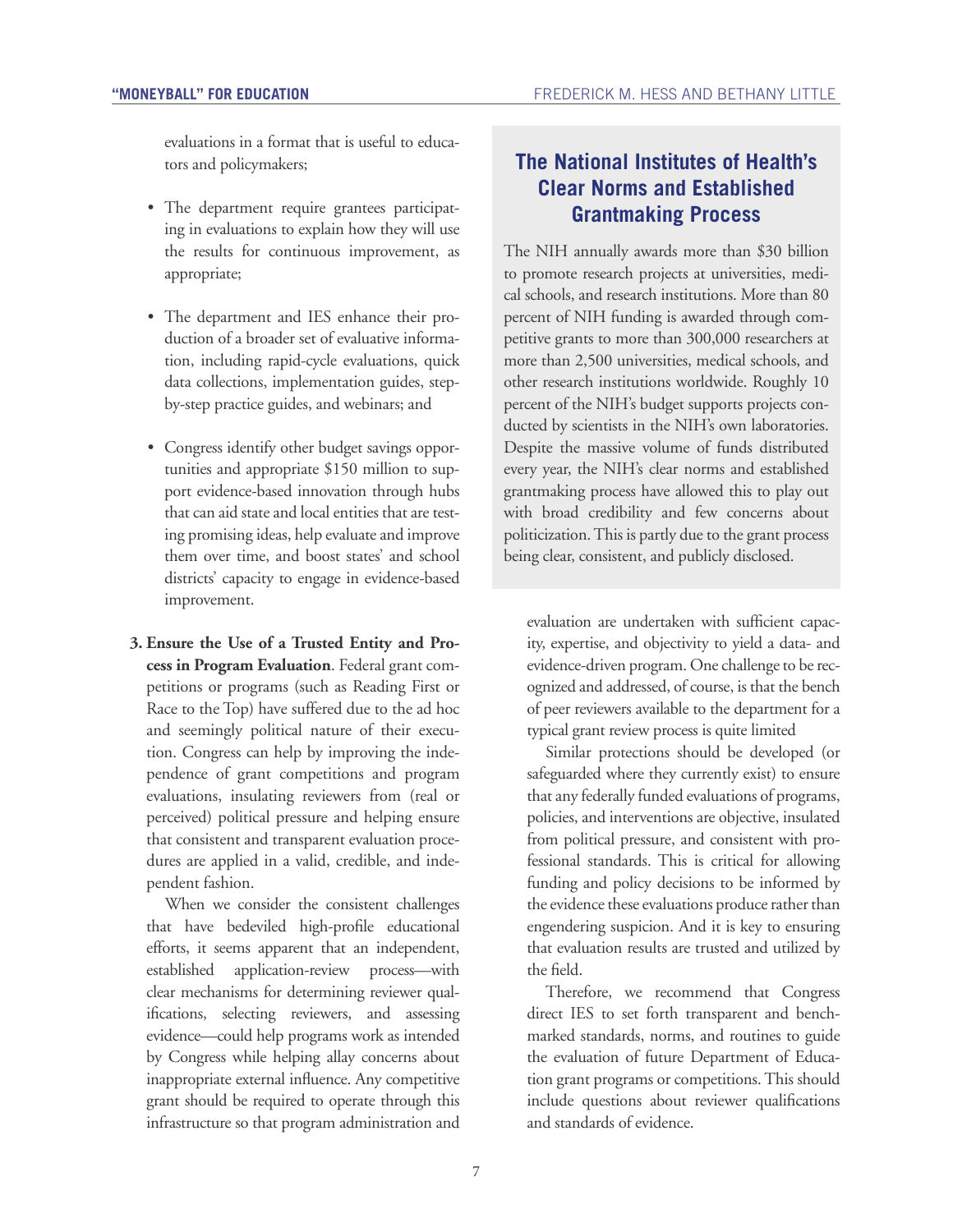**4. Produce Meaningful Spending Data that Supports Cost-Benefit Analysis**. Pairing outcomes data with cost data can clarify what bang we get for our education buck. It would also enable better research on the effectiveness and efficiency of education programs. A first step is encouraging more transparency about actual costs and spending practices. This requires more consistent and credible accounting.

While states and school districts currently report expenditures data to the National Center on Education Statistics and the Office for Civil Rights, these figures are neither entirely reliable nor directly comparable in any meaningful sense. For instance, there is currently enormous variability in how school districts account for the costs of special education staff or reading materials. One factor is the simple lack of clear, established accounting practices in the sector. Another is a fear of running afoul of guidelines governing the use of federal funds, which leads local leaders to allocate money in ways that will pass muster with auditors rather than in ways that will necessarily present the most accurate picture of district outlays.

More accurate numbers are needed. One promising solution is for the Council of Chief State School Officers and the Council of Great City Schools (CGCS) to build on their ongoing efforts to work with state and local officials to devise new rules for more precise and comparable cost accounting. Once established, those rules should be adopted by the Department of Education and used to simplify and improve reporting on expenditures. To facilitate this effort, the department should work with states and districts to ensure that they will not be penalized by auditors for changes in reported spending due to new accounting rules. For greater accuracy, transparency, and potential efficiencies, federal officials will need to build more flexibility into oversight and auditing.

Once trusted, comparable measures are in place, Congress and current and future administrations should annually collect expenditure data from all school districts and grantees and make such data publicly available. This will enable state

# **The American Product Quality Council's Lessons for the Council of Great City Schools**

The American Product Quality Council (APQC) was formed in the 1980s to help interested corporations find ways to benchmark their performance and ensure they were providing the best, most cost-effective services possible. The APQC also supports their ability to collaborate on particular challenges and offers access to a massive database of best practices. All of these services are provided without coercion or public funding. The APQC's successful track record has been emulated by the CGCS. For more than a decade, the CGCS has convened urban education leaders to help them benchmark performance in areas such as school bus operations, payroll processing, and staff absenteeism. The effort has helped participating districts align their measures, spot problem areas, identify potential savings, and learn from peer districts that are enjoying more success at the task of interest.

and local leaders to learn from one another and will allow for better research on program efficacy. Eventually, such an infrastructure could allow the Office of Management and Budget to require the Department of Education to justify above-inflation requests for increases in funding with a cost-benefit analysis. And it would allow the Congressional Budget Office to incorporate cost-benefit analysis when scoring education bills, allowing policymakers to make more sophisticated judgments about which programs are likely to yield the greatest return on investment.

Therefore, we recommend that

• The Council of Chief State School Officers and the Council of the Great City Schools extend their ongoing efforts by convening a task force to devise rules for common cost accounting and common productivity indicators that allow for determining the costs and benefits of school expenditures;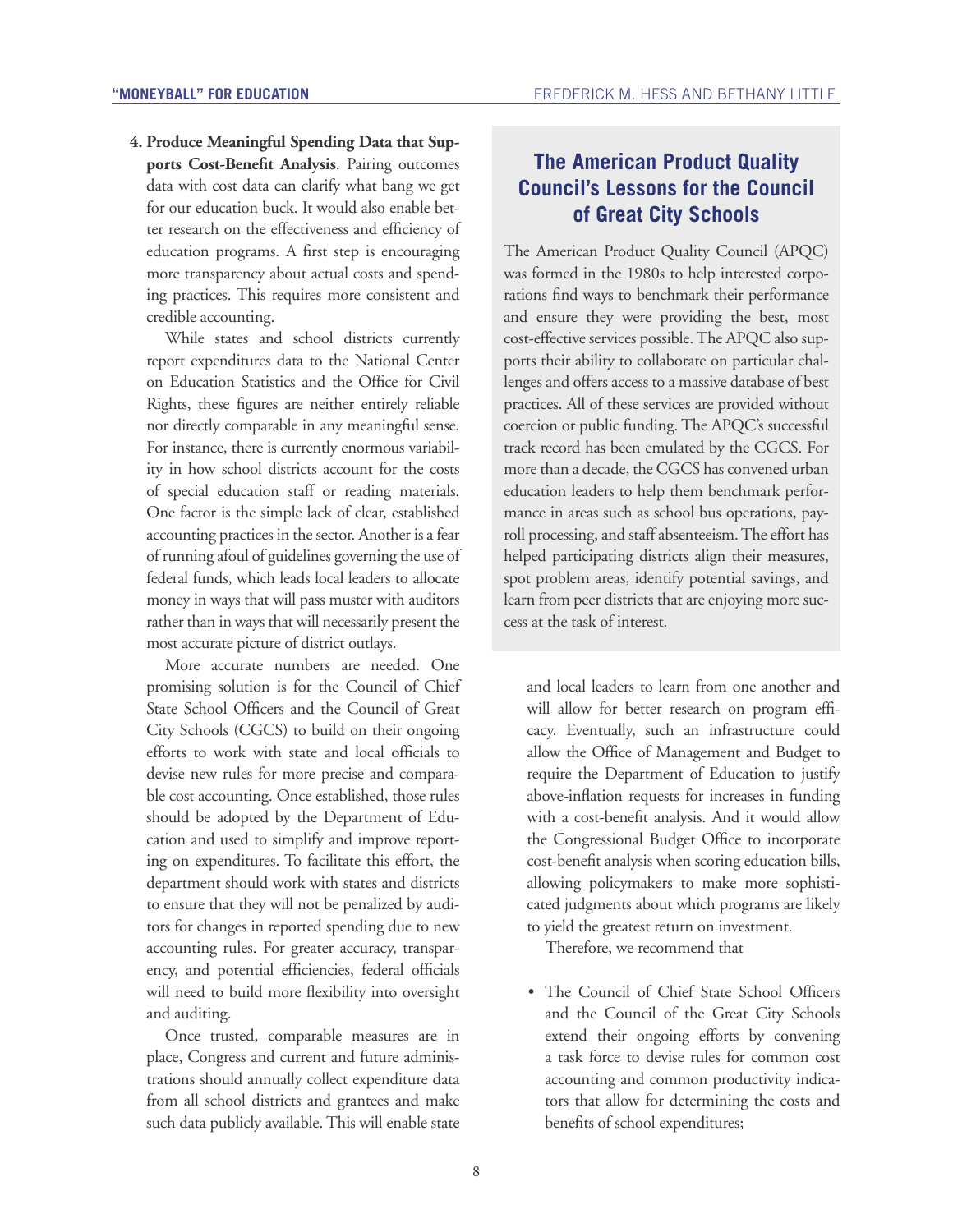- The Department of Education establish a pilot project wherein a handful of states and school districts agree to report more accurate cost-benefit data without having to fear adverse accounting procedures to field test the new measures;
- Once new cost-accounting measures are approved, the National Center of Education Statistics and the Office of Civil Rights include them in their regular data collections and make such data publicly available; and
- Once approved and tested, the Office of Management and Budget ask the Department of Education to justify increases in its grant programs through use of a cost-benefit analysis.
- **5. Make Education Programs More Evidence Based**. A clear step to take is to revamp federal programs to favor interventions with evidence of effectiveness while building the evidence base. If federal policymakers seek to ensure that federal funds are being spent cost effectively, they should seek to put the available evidence to good use. Congress should ensure that programs are targeted and designed to boost particular outcomes, and then support processes that drive dollars to practices and entities with successful track records. Determining the proper criteria and evaluations of performance ought to be entrusted to the independent process recommended previously, with an eye to judging applicants based on past performance or the evidentiary case for proposed measures.

*Make Competitive Programs More Evidence Based.* In competitive grant programs, the department should give the highest priority to proposals with strong evidence of success and that include plans for evaluating their approaches and building their evidence base. Grantees with less compelling but still sufficient evidence should receive smaller sums to test promising, innovative approaches. Such a tiered-evidence approach may steer more funds toward certain providers and thus reduce the total number of grants awarded. But steering dollars toward the most effective grantees, and seeking to learn from them, is a promising public-investment strategy.

Another option is to award bonus points to grantees that demonstrate greater evidence of effectiveness, and to weight evidence at least equally with other preference factors in grant competitions. With any of these approaches, it would be important to provide ample technical assistance to applicants that may lack the capacity to write grant proposals that incorporate evidence (potentially including small rural districts or nonprofit organizations).

Therefore, we recommend that

- The Department of Education apply a tieredevidence framework to its major competitive grant programs that provides greater funds to those grantees with greater evidence of effectiveness, while providing lesser funds to promising ideas with lesser but sufficient evidence of effectiveness and requiring evaluations to build evidence;
- In making competitive grants, the department award bonus points to grantees with greater evidence of effectiveness; and
- The department provide or support technical assistance to grantees that lack the capacity to compete for traditional competitive grants.

*Make Formula Programs More Evidence Based*. Consistent with earlier recommendations, it may make sense to require formula grantees to devote a portion of funds to proven, evidence-based interventions (such as those identified in the What Works Clearinghouse). Another approach might be to allocate funds in accordance with the formula, but require that new federal funds (in other words, funding increases) go toward programs or practices with greater evidence of effectiveness. Although formula funds are and should remain flexible, that flexibility is not inconsistent with expecting some burden of evidence when it comes to justifying the use of those funds.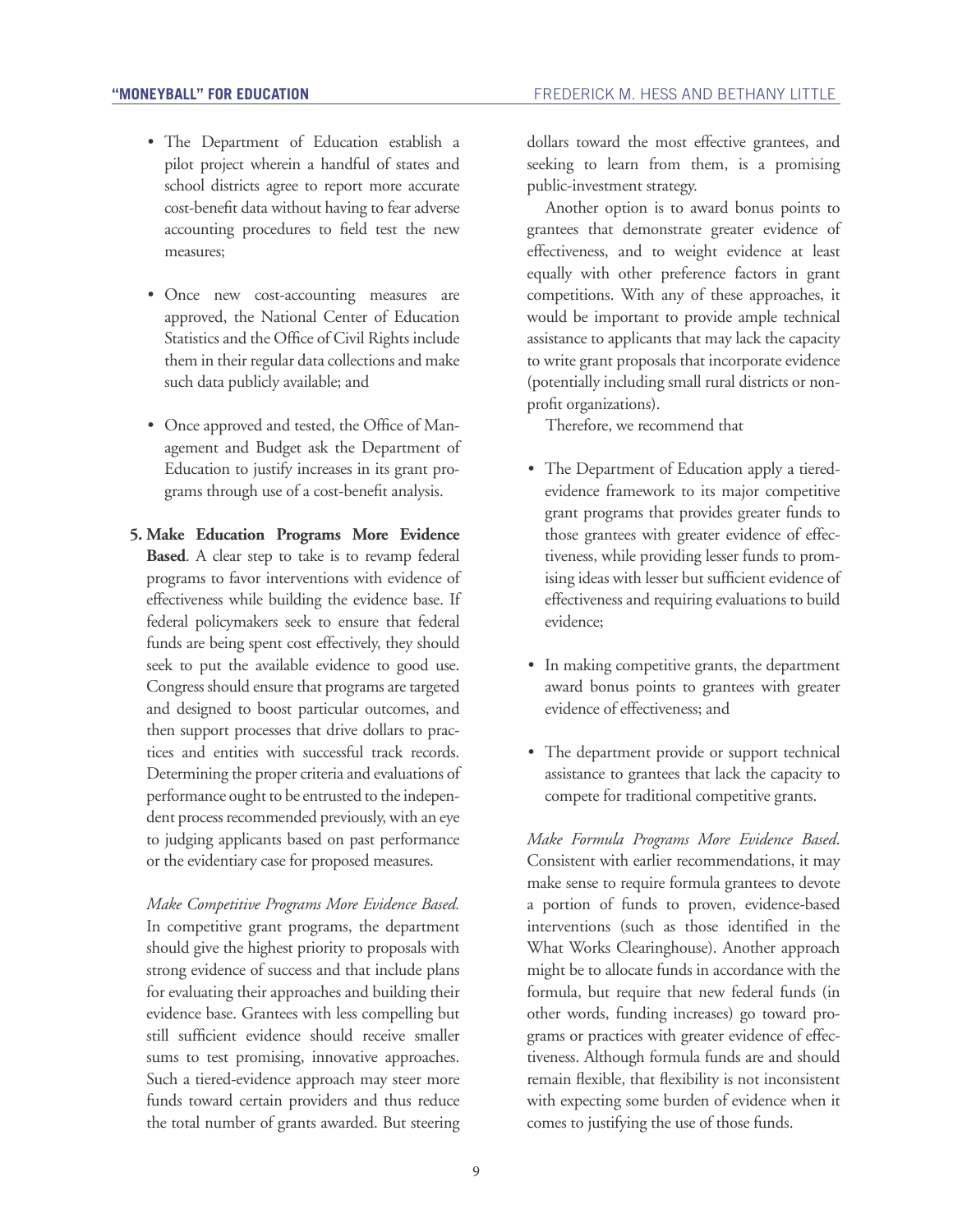# **Evidence-Based Charter School Programs**

In 2015, Congress allowed the Department of Education to invest up to \$75 million of the \$253 million appropriated for the Charter Schools Program in grants for the replication and expansion of high-quality schools. This initiative provides competitive grants to nonprofit charter management organizations to help them expand student enrollment at charter schools with demonstrated records of success and to open new charter schools based on models that have significantly increased academic achievement for all students. Additionally, applications were scored in part on the quality of their evaluation plan. This up-front attention to evaluation will ultimately contribute to the knowledge base about what works, while the bulk of funds are scaling what is proven to work.

In December 2014, the department issued its final application for the Student Support Services Program (SSS) within the TRIO educational opportunity outreach programs (\$297.5 million was set aside for SSS in fiscal year 2015), which will allocate up to two competitive preference priority points to applicants proposing to offer individual counseling activities based on at least moderate evidence of effectiveness. Another two points were available for applicants proposing evidence-based strategies to develop students' noncognitive factors through the SSS grants.

Therefore, we recommend that

- Congress require recipients of large-formula grants to dedicate a portion of their funds to proven, evidence-based activities or to demonstrate in some way that their use of funds is based on evidence;
- Congress tie increases in formula dollars to recipients demonstrating that funds will be used for evidence-based activities; and
- Congress find ways to direct more formula funds toward grantees with a track record of success.
- **6. Explore Innovative Approaches to Boosting Program Outcomes and Performance**. A number of models could help steer federal resources to only those grantees that achieve desired results. One approach would entail shifting some competitive grants to a performance-based contract model in which funds are awarded based on discrete outcomes rather than proposed plans. Given the disinclination of federal officials to yank funds, even when grantees fail to fulfill expectations, such an approach may prove more viable for linking funding to performance.

An alternative approach would employ Pay for Success or Social Impact Bond pilots that leverage private dollars to initially pay for interventions, with public funds flowing to the investors only if they generate promised results. Some federal programs could allow funds to be used to support these efforts, especially in areas that are ripe for pilots—for example, early-childhood education, dropout prevention, and remediation or help with postsecondary transition.

# **The Utah High Quality Preschool Program**

In Utah, a coalition including the Goldman Sachs Urban Investment Group, United Way of Salt Lake, and the J. B. and M. K. Pritzker Family Foundation's Early Childhood Innovation Accelerator created a Social Impact Bond to finance early childhood education. The goal of the \$7 million investment, the Utah High Quality Preschool Program, is to increase school readiness and academic performance for at-risk three- and four-year-olds. Under this public-private partnership's theory of action, the up-front investment will ultimately lower overall public spending due to reduced special education referrals, demand for costly interventions and remediation, and other savings stemming from more children entering kindergarten ready to learn.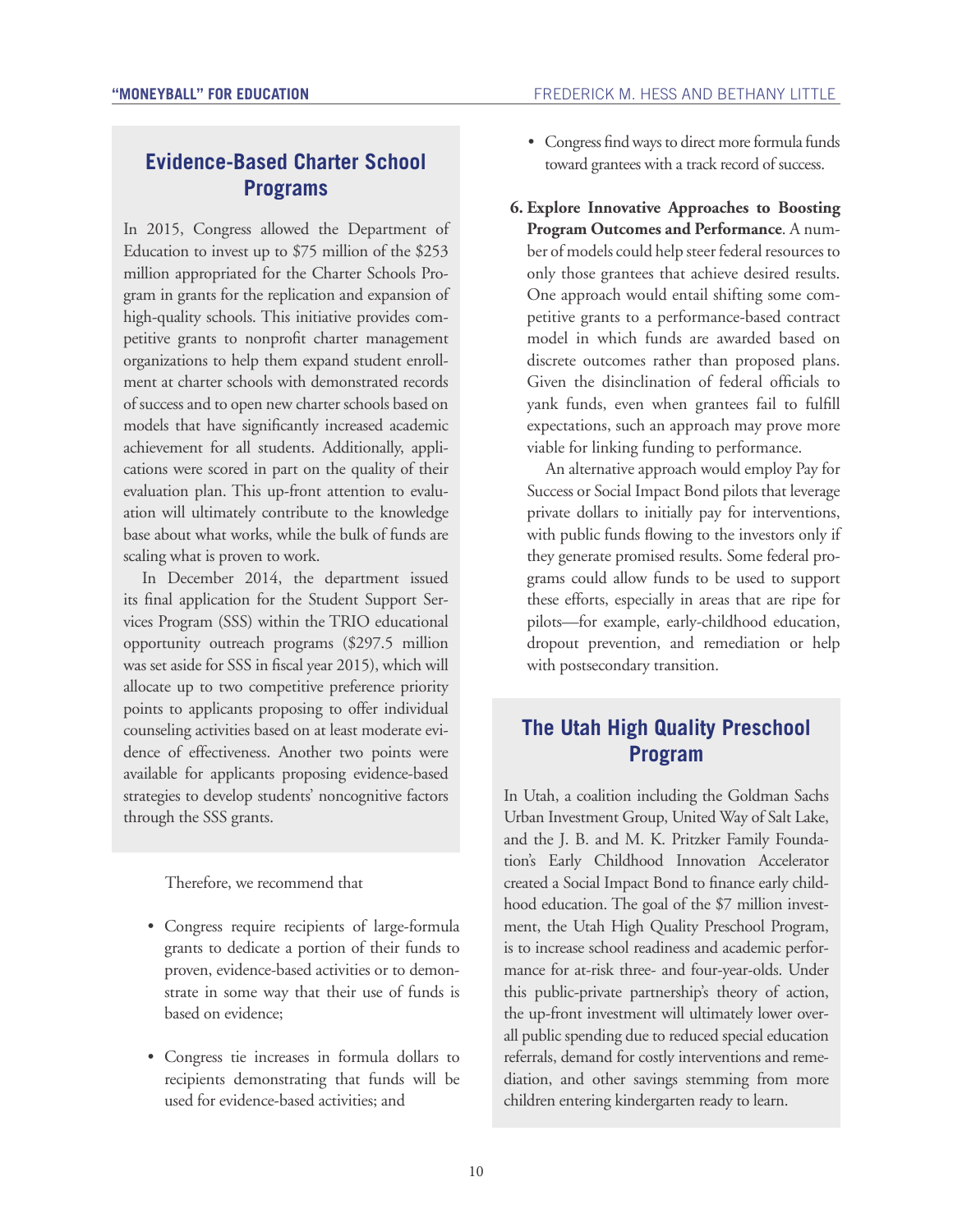Therefore, we recommend that

- The Department of Education pilot a performance-based model in a competitive grant that makes subsequent grant payments when grantees achieve agreed-upon outcomes. Similarly, states that run grant competitions with federal funds, such as 21st Century Community Learning Centers, could do the same; and
- Congress authorize the use of federal funds for Pay for Success initiatives. Where such authority exists, the department should clarify that federal funds can be used in this way.
- **7. Establish Pilot Projects that Emphasize Data-Driven, Evidence-Based Continuous Improvement**. Ill-devised accountability systems can discourage transparency, lead to the manipulation of metrics, and prompt defensive compliance. This is especially problematic because, in any number of fields—from baseball to automotive design—21st-century advances have been the handiwork of creative minds making use of precise information. As Congress and federal officials discuss ESEA reauthorization and proposals for evaluating colleges of education and institutions of higher education, they should weigh the merits of piloting approaches that emphasize transparency and continuous improvement over one-sizefits-all federal solutions.

For example, the federal government could provide additional flexibility in terms of reporting and activities requirements if grant recipients identify clear goals, use data to precisely track spending and outcomes, adopt feedback mechanisms to support improvement over time, and agree to evaluate their activities in order to build evidence about what works, similar to the way the Performance Partnership Pilots operate (as described in the Performance Partnership Pilots textbox). Therefore, we recommend that Congress authorize pilot projects, under existing programs, that allow grantees greater flexibility in use of funds and reporting in exchange for setting

# **The Performance Partnership Pilots**

The Performance Partnership Pilots were authorized by Congress in 2014 and 2015 to offer states, communities, and tribes more flexibility when it comes to serving disconnected youth. The pilots allow grantees to employ outcome-focused criteria rather than requiring up-front restrictions on program design or content. Interested parties will submit proposals that detail their strategy and clear metrics of success. Communities will be able to blend competitive and formula grant funding that they receive from the Departments of Education, Labor, and Health and Human Services and the Corporation for National and Community Service. Pilots will also be able to seek waivers of specific program requirements that may inadvertently hamper effective services. This flexibility will only be granted to 10 high-performing jurisdictions that will then be held accountable to a set of crossagency, data-driven outcomes.

clear outcomes-based goals, using data to track progress, and evaluating improvement over time.

# **Conclusion**

Moneyball was not an endeavor of Major League Baseball. It was pioneered by the general manager of one franchise and eventually imitated across the sport—and then across the nation's professional sports leagues. But that process depended on an ecosystem of information that had grown up around the sport and institutional structures that rewarded success. Similarly, moneyball in education ought not be read as an invitation for federal officials to imagine they should tell states or communities exactly how to improve schooling. Where the federal government can usefully contribute, though, is by helping nurture the ecology of information, institutions, and incentives that will make it easier for educators to lead the way. Our recommendations are proffered in the hope that they will do just that.